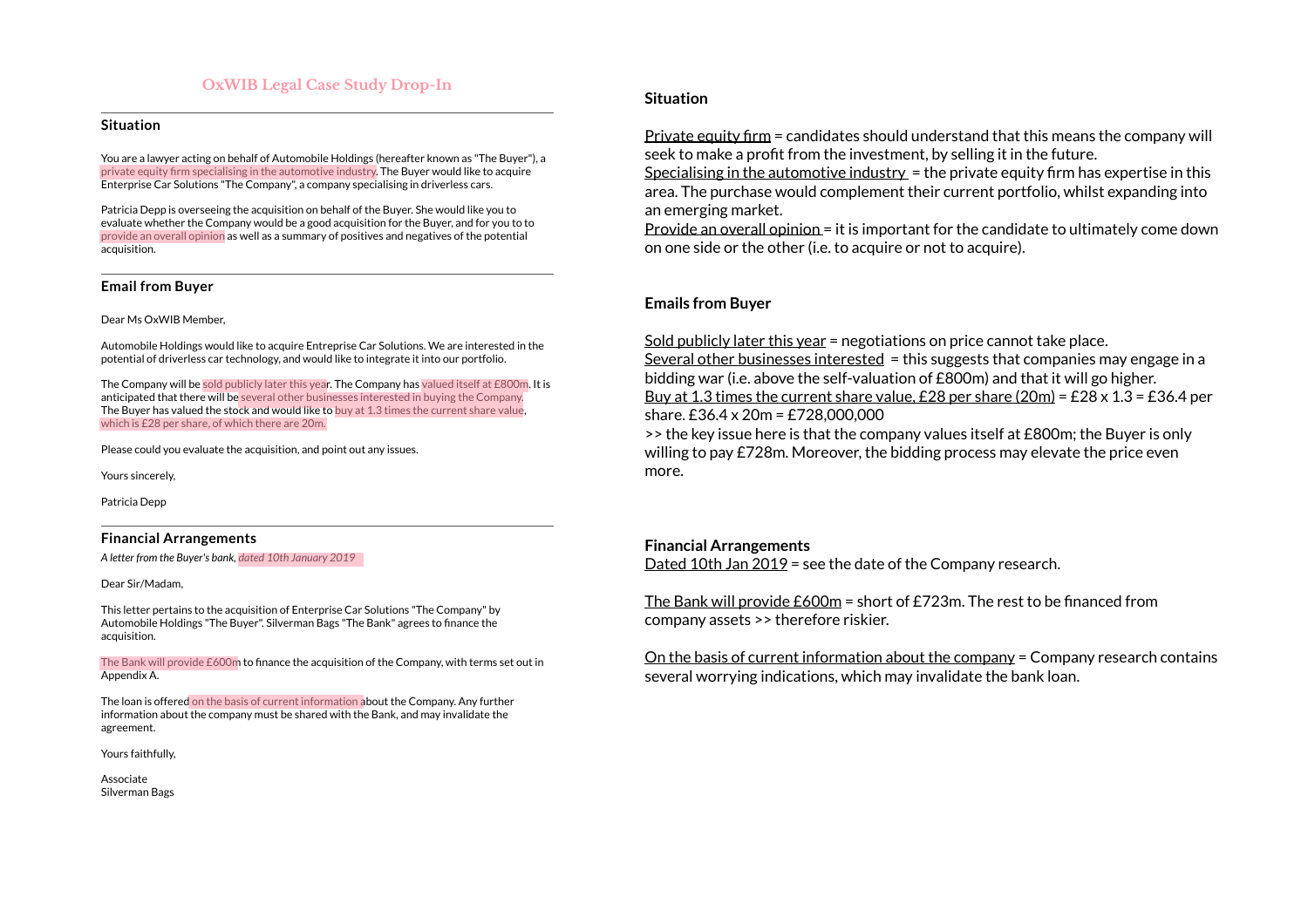## **OxWIB Legal Case Study Drop-In**

# **Profit & Loss Statement**

### **Profit & Loss Statement**

Revenues & costs before tax, in £1000s.

| <b>Revenues</b>      | 2016    | 2017    | 2018    |
|----------------------|---------|---------|---------|
| <b>Model A</b>       | 40,000  | 43,000  | 44,000  |
| <b>Model B</b>       | 32,000  | 28,000  | 26,000  |
| Model C              | 35,000  | 32,000  | 33,000  |
| <b>Model D</b>       | 26,000  | 26,000  | 22,000  |
| <b>Total Revenue</b> | 133,000 | 129,000 | 125,000 |

| Costs                | 2016   | 2017   | 2018    |
|----------------------|--------|--------|---------|
| Cost of goods sold   | 50,000 | 46,000 | 44,000  |
| <b>Direct labour</b> | 30,000 | 32,000 | 33,000  |
| Other                | 15.000 | 19,000 | 26,000  |
| <b>Total Cost</b>    | 95,000 | 97,000 | 103,000 |

### **Company Research**

*Research on the Company, dated 20th January 2019*

#### **Real Estate**

The Company has several factories across the United Kingdom. There are three located in the greater Manchester area, and two located in Birmingham.

In Manchester, the leases expire in 2021, 2023, and 2030. In Birmingham, the leases expire in 2040. The Birmingham factories produce Models B and D cars.

## Negotiations on the Manchester leases have begun, but are ongoing.

#### **Senior Management**

There are four members of the senior management team.

David Churchward, 65, has years of experience in the car industry, particularly in developing new technologies. He received the Financial Times 'Executive of the Year' Award in 2016.

Charlie Zhang, 42, has driven the Company's technical development. He is a global expert in driverless technology.

Karen Walker, 48, has spent 10 years with the Company. Her son Callum is a Green Rights Activist, who campaigns against car production and advocates for the 'Walkable Living' group.

Justin Blackwood, 35, is an expert in digital media, with a background in consumer technologies.

**O** Model A **O** Model B **O** Model C **O** Model D



As indicated by Revenues chart, Model A is the only one growing consistently. Models B & C are losing money year on year.

Significantly, total revenue is decreasing; total costs are increasing . This means that the company is becoming less profitable over time. If this is

read forwards, it indicates a poor investment.

NB: Candidates do not have the revenue & cost figures, and must calculate these themselves.

### **Company research**

Manchester & Birmingham factory locations: It may be more cost efficient to reduce to one factory location and centralise production.

Lease expiration = these occur very soon. The Manchester factory locations are therefore very uncertain. Moreover, the Manchester location manufactures the highest revenue cars, and therefore its uncertainty jeopardises the overall revenue.

## **Senior Management**

FT Exec of the year = David is near retirement age, and is therefore likely to leave soon. His leadership skills have not translated into company profitability.

Global expert in driverless technology = Zhang is a good exec, but does not seem to be linked to the licensing agreement with the parent company.

Callum, Green Rights Activist = Callum's advocacy may hinder public relations campaigns related to driverless cars.

Background in consumer technologies = not a driverless car expert. NB: there is no agreement for them to stay on.